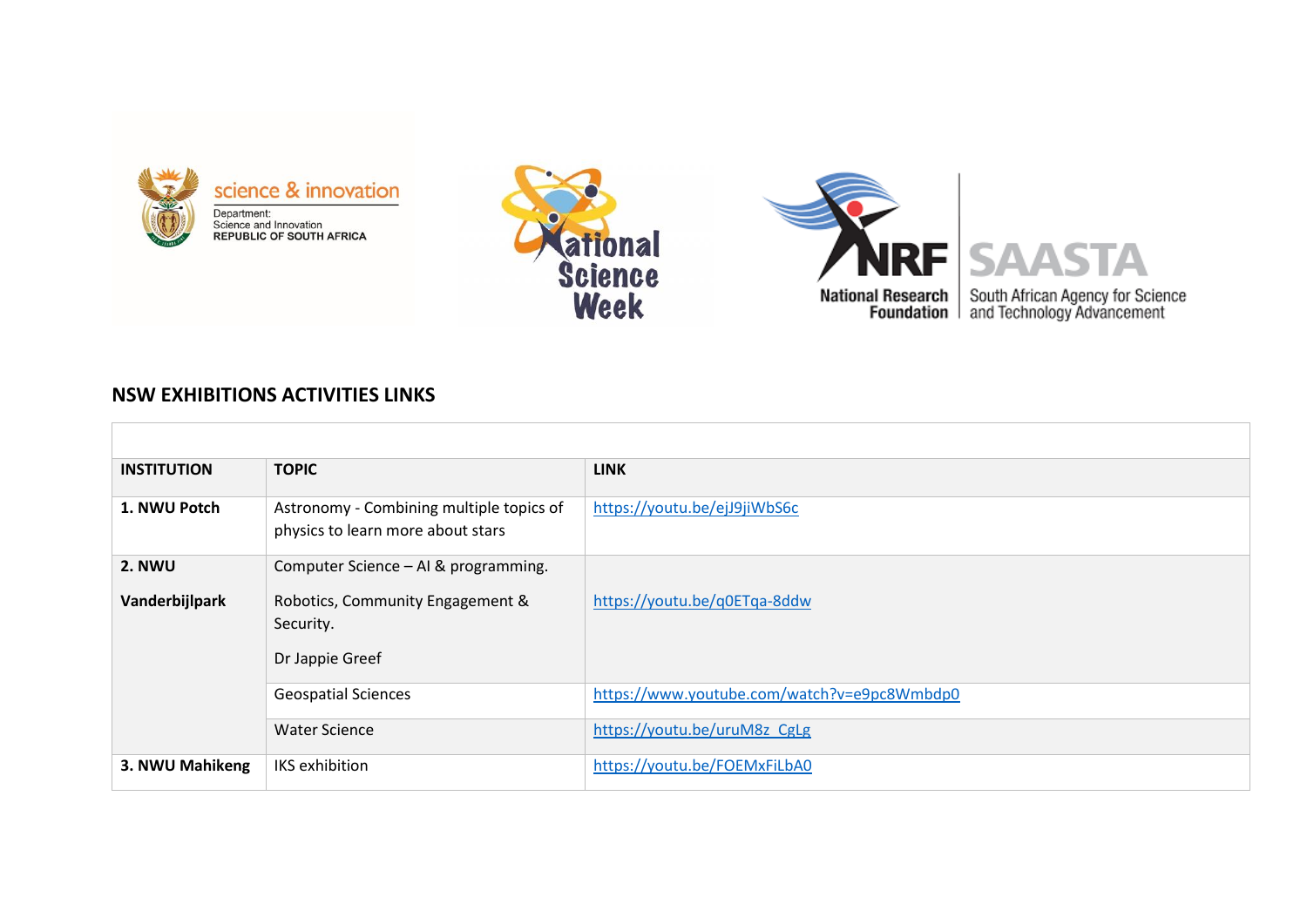| 4. Univen                   | Indigenous Knowledge Systems (IKS) and<br>Heritage                       | https://youtu.be/Iz7YfE7g28w                                                    |
|-----------------------------|--------------------------------------------------------------------------|---------------------------------------------------------------------------------|
| 5. HSRC                     | <b>AET Africa</b>                                                        | https://www.youtube.com/watch?v=pAZH-OIDHNM                                     |
|                             | Dr Petro Erasmus - Math Whartels                                         | https://youtu.be/GGfRHS0oRM0                                                    |
| 6. University of            | Animations on Covid-19                                                   | https://vimeo.com/576815393                                                     |
| Cape Town &                 |                                                                          | https://vimeo.com/578436891/ce2fb1d404"                                         |
| Eh!woza                     | COVID-19 VACCINE: Dealing with the myths<br>about vaccine                | https://vimeo.com/581221168                                                     |
| 7. University of<br>Limpopo | IKS, Basic sciences, chemistry, life sciences,<br>Technology             | https://youtu.be/hgUbTiwxHD8                                                    |
| 8. iThemba LABS             | Nanotechnology and the science that<br>makes it possible at iThemba LABS | https://tlabs.ac.za/science-ngagement/nsw2021/                                  |
| 9. FOSST                    | Ohm's law                                                                | https://www.youtube.com/watch?v=LbOqFYO Nt0                                     |
|                             | Lego Robotics                                                            | https://www.youtube.com/watch?v=wwI5XKc8hzs                                     |
|                             | Chemistry                                                                | https://www.youtube.com/watch?v=c79etYo07Tg&t=52s                               |
|                             | Aurdino                                                                  | https://www.youtube.com/watch?v=qwi-tu5TrS0                                     |
| 10. SANSA WC                | "Robotics                                                                | "https://vimeo.com/579360332/d78792cc46 https://vimeo.com/579361604/58d077731d" |
|                             | -Space Science Virtual Tour"                                             |                                                                                 |
|                             | Space Science Policy & Engagement                                        | https://www.youtube.com/watch?v=YDamCavFTpw                                     |
|                             |                                                                          |                                                                                 |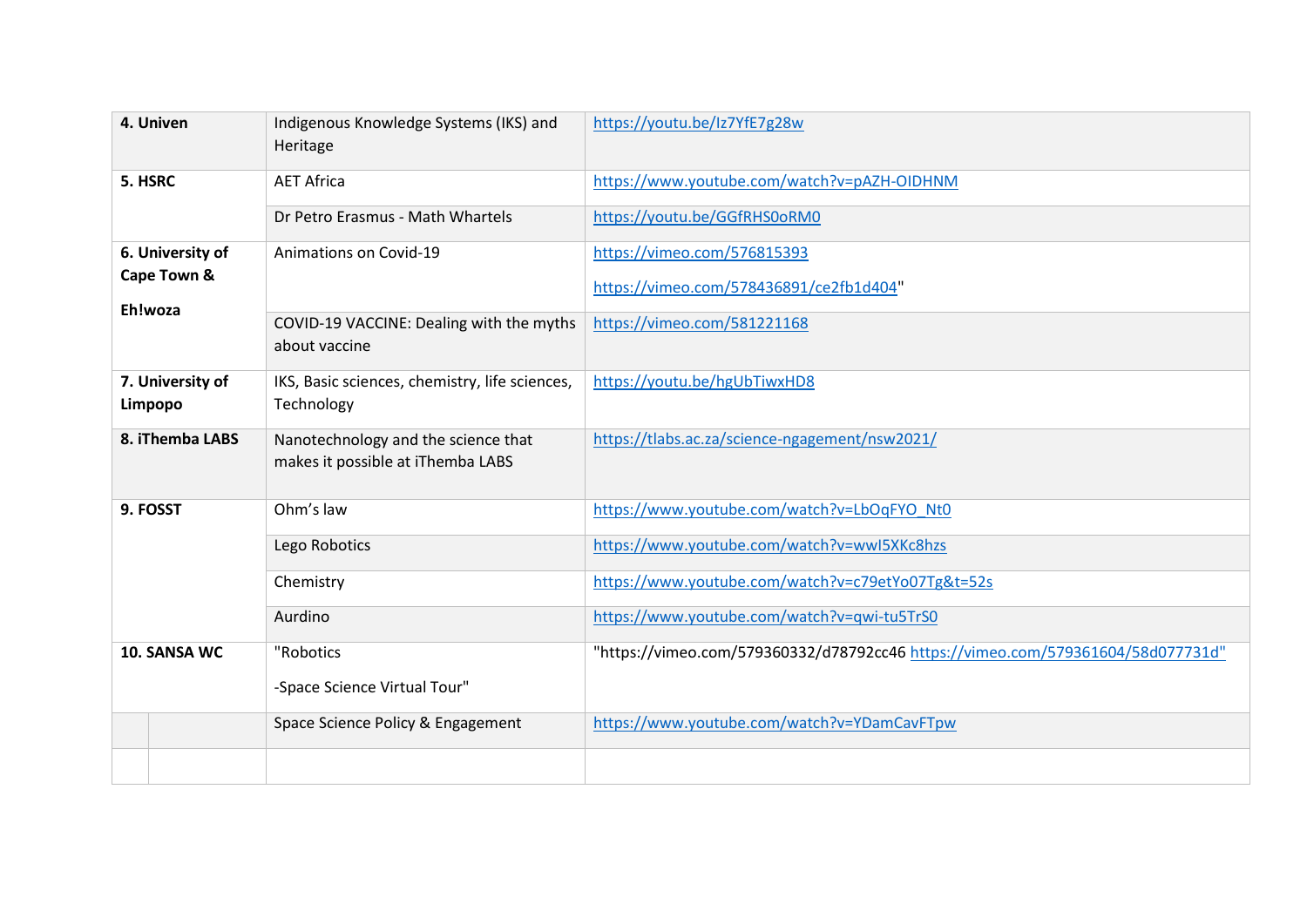|    | <b>NON GRANT HOLDERS : IN KIND CONTRIBUTIONS</b>                |                                                                                          |                                                                                           |
|----|-----------------------------------------------------------------|------------------------------------------------------------------------------------------|-------------------------------------------------------------------------------------------|
| 1. | Scie-Enza                                                       | Heart Origami                                                                            | https://youtu.be/7m84w-A27Hk                                                              |
|    | (University of                                                  | Toys from Trash                                                                          | https://youtu.be/AourJ9v6qk0                                                              |
|    | Pretoria)                                                       | Strawzela (mini vuvuzela)                                                                | https://youtu.be/Z AB-Y7iDfo                                                              |
| 2. | National<br>Science<br>And<br>Technology<br>Council<br>(Zambia) | The NSTC documentary will showcase<br>innovations improving the livelihood of<br>people. | https://www.facebook.com/227695660722462/videos/414046859965540                           |
| 3. | <b>KRISP</b>                                                    | Kwa-Zulu Natal Research Innovation and<br>Sequencing Platform (KRISP)                    | https://www.krisp.org.za/videos.php                                                       |
| 4. | <b>DIPLOMICS</b>                                                | All about viruses, Covid-19 and vaccines                                                 | https://www.diplomics.org.za/media                                                        |
| 5. | University of<br><b>JHB</b>                                     | 3D printing                                                                              | https://youtu.be/hhR5-M99ySo                                                              |
| 6. | Rajiv Gandhi<br>Science<br>Centre,<br>Mauritius                 | Meet the Scientist: Episode 1 - Marine<br>Science: The Ins and Outs ft Dr R. Bhagooli    | https://youtu.be/Q0EQ4KEV29w https://youtu.be/rJx0D8xnXl8<br>https://youtu.be/9VAFWc7lbko |
| 7. | Sci-Bono<br>Science<br>Centre                                   | <b>Pressure Science Show</b>                                                             | https://www.youtube.com/watch?v=5kLqCaJxGwM                                               |